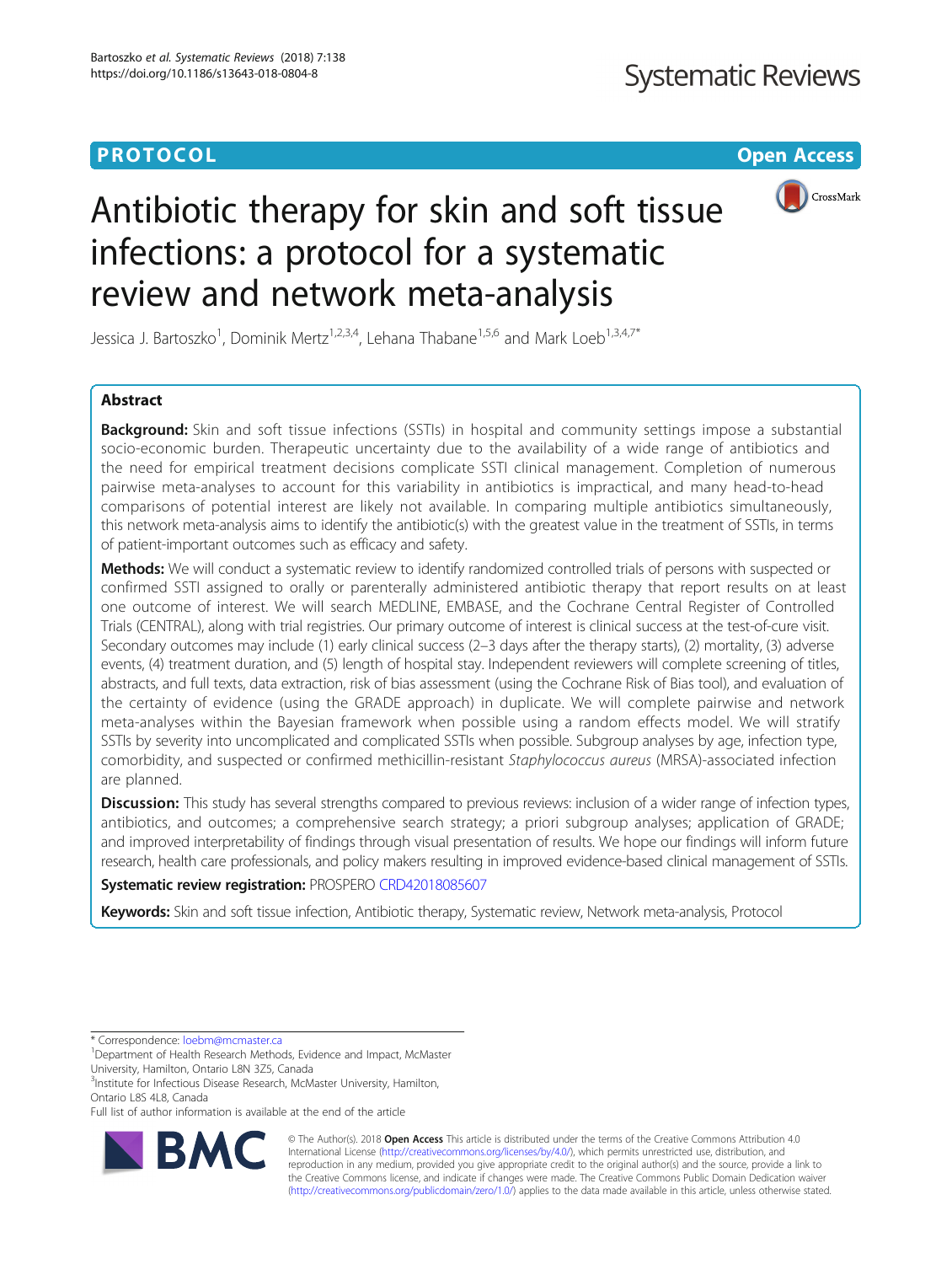# Background

Skin and soft tissue infections (SSTIs) can differ in clinical presentation, microbial etiology, and severity. They can range from uncomplicated cases, such as cellulitis lacking systemic signs of infection, to more severe cases, such as diabetic foot infection involving the soft tissue in a vascular compromised host  $[1-6]$  $[1-6]$  $[1-6]$  $[1-6]$ . SSTIs caused by Gram-positive bacteria, such as Staphylococcus aureus and beta hemolytic streptococci, are the most common [\[5\]](#page-6-0). The number of SSTIs in hospital and community settings is increasing, and the cost burden from SSTIs for the health care system is significant [[7](#page-6-0)–[9\]](#page-6-0). The incidence of Staphylococcus aureus-related SSTI hospitalizations in the United States (US) significantly increased from 2001 to 2009 (57 to 117 cases/ 100,000 people;  $p < 0.01$ ) and was associated with an increase in national annual cost (from 3.36 to 4.22 billion dollars) [\[8\]](#page-6-0). The Canadian Nosocomial Infection Surveillance Program reported an increase in hospital admissions for SSTI due to methicillin-resistant Staphylococcus aureus (MRSA) from 24 to 37% between 1994 and 2007 [\[9](#page-6-0)]. A retrospective study from 2001 to 2005 in the US demonstrated an increase in SSTIs from 20 to 61 per 1000 outpatient visits. An increase in the proportion of outpatients' bacterial cultures positive for MRSA was also observed (4 to 42%) [\[10\]](#page-6-0). Similar trends, associated with increasing incidence of SSTI due to community-acquired MRSA, have also been observed in Canada [\[11](#page-6-0)–[15](#page-6-0)]. SSTIs are among the most common diagnoses in emergency rooms, following chest pain and asthma, and are the cause of approximately 7 to 10% of hospital admissions in North America [[3](#page-6-0), [4\]](#page-6-0).

Antibiotic therapy and severity stratification decisions for SSTIs are often based on clinical impression, before confirmatory laboratory testing, involving bacterial identification and antibiotic susceptibility testing, can be completed. Empirical treatment may curb clinical resolution, but is often a necessary intervention to prevent severe outcomes, such as comorbidity and death [[1,](#page-5-0) [10](#page-6-0)]. The multiplicity of antibiotic therapies available, and the introduction of novel antibiotic therapies, such as tedizolid and dalbavancin, which have not been extensively studied in active-comparator trials, may pose additional challenges in selecting appropriate treatment [[1](#page-5-0), [2](#page-5-0)]. With this therapeutic uncertainty, it is critical that treatment recommendations and clinical management of SSTIs are founded from the best available evidence.

The Infectious Disease Society of America (IDSA) published guidelines for the treatment of SSTIs in 2014. These recommendations were based on evidence from randomized controlled trials (RCTs) and well-conducted observational studies, which an expert panel reviewed and evaluated [[2](#page-5-0)]. Such studies, especially RCTs, are crucial in generating evidence, but may lead to misguided treatment decisions when used independently of each other [[16](#page-6-0)]. With the wide range of antibiotics available for the treatment of SSTIs, quantitative synthesis of all the available evidence is warranted. Completion of numerous pairwise meta-analyses to account for this variety in antibiotics is impractical, requiring considerable effort and time. But most importantly, many head-to-head comparisons of potential interest are not likely available.

In network meta-analyses (NMAs), treatment options are compared directly (based on within trial comparisons) and indirectly (antibiotics not previously studied in head-to-head comparisons) through a common comparator between studies. Although NMAs are methodologically advanced, their clinical utility surpasses that of traditional meta-analyses that are limited to head-tohead comparisons. In comparing multiple antibiotics simultaneously by NMA, the antibiotic(s) with the greatest value in the treatment of SSTIs, in terms of patientimportant outcomes such as efficacy and safety, can be identified [\[17\]](#page-6-0).

We are aware of four related NMAs that have been conducted in the last decade; however, they were limited in the antibiotics and infection types studied, generalizability and methodological rigor  $[18–21]$  $[18–21]$  $[18–21]$  $[18–21]$ . To the best of our knowledge, there has been no review as comprehensive as the one proposed. The aim of this study is to synthesize all available evidence based on direct and indirect comparisons of patient-important outcomes that include clinical efficacy, mortality, safety, treatment duration, and length of hospital stay to identify the antibiotic(s) with the greatest value in the treatment of SSTIs among diverse populations improving evidence clinical management of SSTIs is based on.

#### Methods/design

This protocol was written according to the Preferred Reporting Items for Systematic Review and Meta-Analysis Protocols (PRISMA-P) statement (Additional file [1\)](#page-5-0) and is registered with PROSPERO ([https://www.crd.york.ac.uk/](https://www.crd.york.ac.uk/prospero/display_record.php?RecordID=85607) [prospero/display\\_record.php?RecordID=85607](https://www.crd.york.ac.uk/prospero/display_record.php?RecordID=85607)) [[22](#page-6-0), [23](#page-6-0)]. We will track important protocol amendments on PROS-PERO. We will use the PRISMA Extension Statement for Reporting of Systematic Reviews Incorporating Network Meta-Analyses of Health Care Interventions to guide reporting of this systematic review and NMA [\[24\]](#page-6-0).

## Search strategy

We will customize literature search strategies to each database with the help of a research librarian, incorporating database-specific controlled vocabularies and text words. We will search MEDLINE (OVID interface, Epub Ahead of Print, In-Process & Other Non-Indexed Citations, 1946 to Present; Additional file [2](#page-5-0)), EMBASE (OVID interface, 1974 to Present), and the Cochrane Central Register of Controlled Trials (CENTRAL). We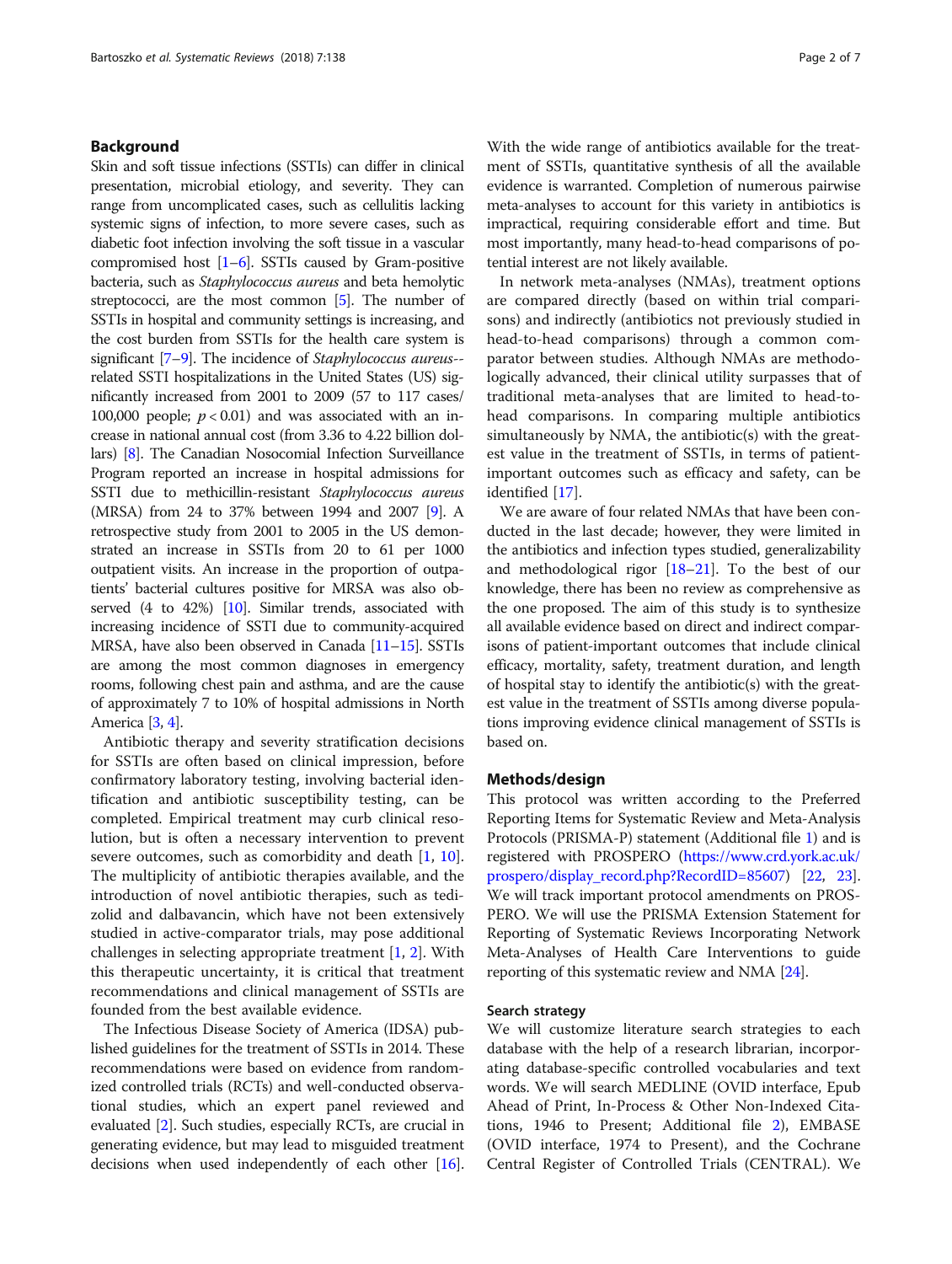will not restrict searches by antibiotic type, date, publication status, or language to improve capture of varying antibiotic treatments and to minimize risk of publication bias as data from trials that compared now suboptimal or discontinued antibiotics may contribute to indirect evidence in a network. We will identify RCTs within MEDLINE and EMBASE using validated filters [[25\]](#page-6-0). We will also search the World Health Organization's International Clinical Trials Registry Platform and metaRegister to identify ongoing trials. We will examine references of included RCTs and other pertinent publications to reduce the risk of failing to include a relevant RCT. We will rerun each of the database searches before submission of the final manuscript to capture any newly published RCTs.

#### Eligibility criteria

We will include RCTs and quasi-RCTs (e.g., allocation is not truly random: by date of birth, day of the week, medical record number, or month of the year) of persons with suspected or confirmed SSTI treated with orally (e.g., in the form of tablets, liquids, or capsules) or parenterally (e.g., by injection subcutaneously, intramuscularly, or intravenously) administered antibiotic (mono- or combination) therapy that report results on at least one outcome of interest (see outcomes section below). Outcomes of interest are based on those recommended by the US Food and Drug Administration (FDA) and those commonly reported in RCTs of antibiotics for SSTI treatment [[26\]](#page-6-0). Furthermore, eligible studies must contain at least one antibiotic intervention group (e.g., multi-arm and placebo-controlled trials are eligible). We will exclude studies of surgical site infections and in which an intervention consists of only topical antibiotic (e.g., in the form of powders, ointments, drops, or creams).

### **Outcomes**

Our primary outcome of interest is clinical success broadly defined as an improvement in signs and symptoms associated with SSTI at the test-of-cure (TOC) visit or closest clinical assessment to approximately 7–14 days after therapy completion. Secondary outcomes we are interested in are (1) early clinical success broadly defined as an improvement in signs and symptoms associated with SSTI at approximately 2–3 days after start of therapy, (2) mortality (all-cause or SSTI-associated) assessed approximately 28 days after therapy completion, (3) adverse events, (4) treatment duration, and (5) length of hospital stay.

#### Study selection

We will pilot test a standardized form based on a priori inclusion and exclusion criteria and adapt it for

each stage of screening: titles and abstracts, followed by full-text screening. Two independent reviewers will conduct screening after completion of calibration exercises. Disagreements will be resolved between the review pair, with the help of a third reviewer and correspondence with the potentially eligible study's corresponding author when necessary. We will record reasons for exclusion of full texts and generate a PRIMSA flow diagram [[23\]](#page-6-0).

### Data extraction and management

We will pilot test and use a standardized Microsoft Excel form to extract data regarding study characteristics, participant demographics, antibiotic treatment, co-intervention(s) during treatment if any, analysis population for which a given outcome was ascertained (we will prefer extraction of outcome data from an intention-to-treat population over a clinically evaluable population reflecting success of empirical treatment, or we will extract relevant data from whatever population available), and outcomes of interest previously described. Reviewers will complete data extraction independently in pairs after performing calibration exercises. Disagreements will be resolved between the review pair and with the help of a third reviewer when necessary. We will contact corresponding authors of eligible RCTs for which data is missing or needs clarification. We will estimate mean and standard deviation (SD) for a continuous outcome from the median, range, and the size of the study sample when not available to be extracted [\[27](#page-6-0)].

### Risk of bias in individual randomized controlled trials

Independent reviewers will judge risk of bias in individual RCTs in duplicate according to the following domains outlined in the Cochrane risk of bias tool for RCTs: selection bias (random sequence generation and allocation concealment), performance bias (blinding of participants and personnel and other potential threats to validity), detection bias (blinding of outcome assessment and other potential threats to validity), attrition bias (incomplete outcome data), reporting bias (selective outcome reporting assessed by comparing outcomes reported in the protocol to those reported in the completed RCT whenever possible) and other sources of bias (e.g. for-profit funding). For a given domain, RCTs judged as definitely or probably being free of a given risk of bias will be considered low risk of bias, whereas RCTs judged as probably or definitely biased will be considered high risk of bias to reduce reporting of unclear bias assessments [[28](#page-6-0)]. The review pair will resolve disagreements with the help of a third reviewer when necessary.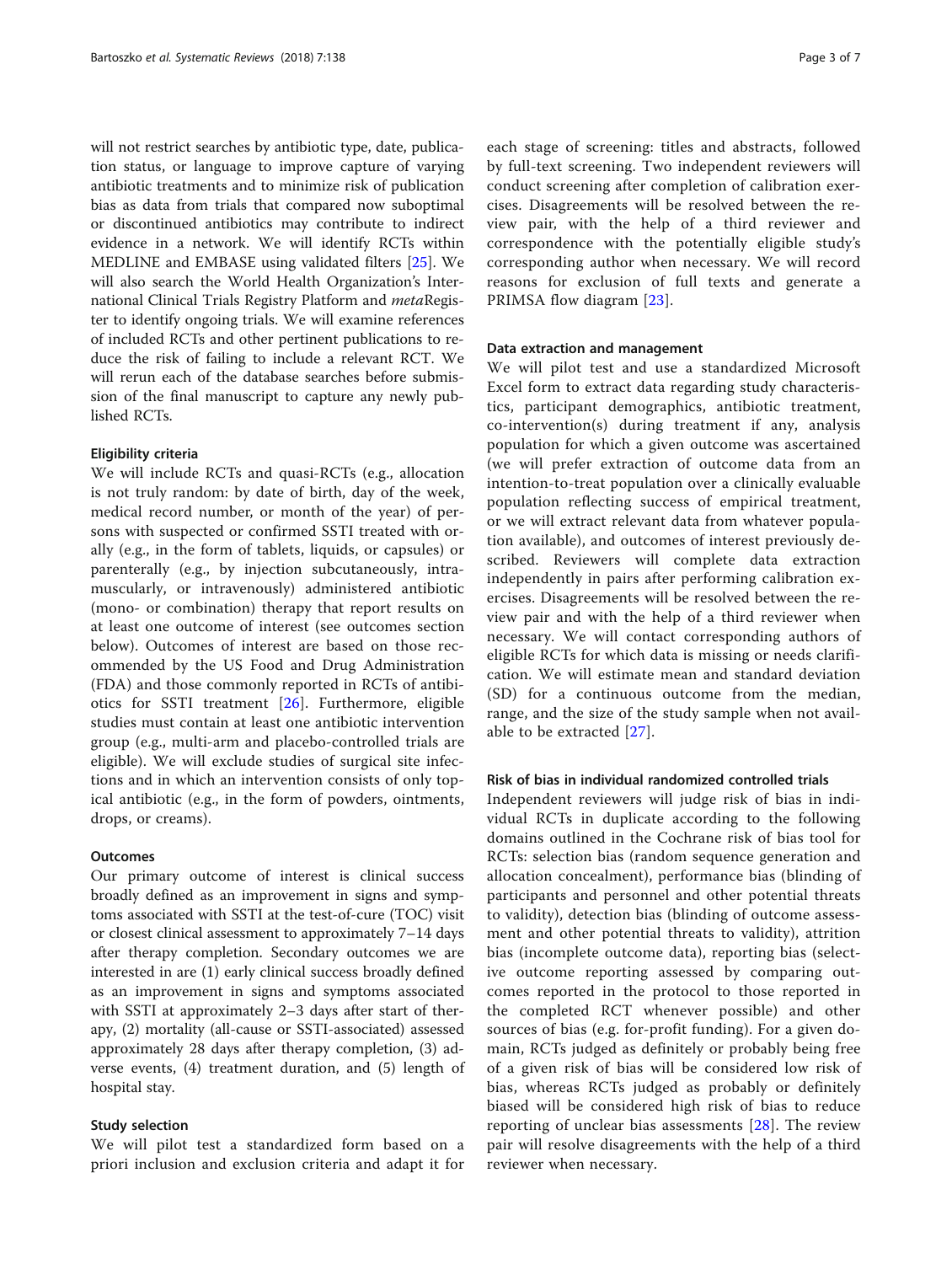We will assess publication bias visually by judging asymmetry in the funnel plot and statistically provided at least 10 trials are included using the Egger test [\[29](#page-6-0), [30](#page-6-0)].

# Direct comparison and network meta-analyses

We will synthesize direct evidence using traditional head-to-head meta-analyses when possible. Given the variety of antibiotic therapies available, we anticipate that not all will have been studied in head-to-head trials. Insufficient or total lack of direct evidence for possible antibiotic comparisons will warrant inclusion of indirect evidence to better approximate the value of an antibiotic regimen. Indirect evidence may also complement direct evidence when available and improve precision of an observed summary effect estimate. Therefore, direct, indirect, and a combination of direct and indirect evidence will inform each summary effect estimate reported whenever possible [\[31](#page-6-0), [32\]](#page-6-0). Summary effect estimates will include odds ratio (OR) with corresponding 95% credible intervals (CrIs) for dichotomous outcomes and mean differences (MDs) with corresponding SDs for continuous outcomes. We will employ a random effects model for direct comparison meta-analyses and network metaanalyses within the Bayesian framework to account for expected within-study and between-study variability [[32](#page-6-0)–[35\]](#page-6-0). We will conduct all analyses in R soft-ware for statistical computing [[36](#page-6-0)].

We will conduct NMAs provided the following assumptions are met. The transitivity (similarity) assumption gauges the appropriateness of combining evidence from individual trials of different treatments with a common comparator to enable analysis of indirect evidence. We will judge transitivity by comparing important clinical and methodological characteristics. The distribution of potential effect modifiers and the common comparator (e.g., dosage of antibiotic) should be similar between trials; otherwise, in the presence of large dissimilarity, NMA may be invalid [[32](#page-6-0), [37](#page-6-0)]. The consistency (coherence) assumption gauges the appropriateness of combining direct and indirect evidence for a given treatment comparison and is the result of intransitivity. We will assess consistency conceptually for treatment comparisons with direct and indirect evidence (a loop within a network) by comparing the size of the summary effect estimates and overlap between corresponding 95% CrIs of the two types of evidence. We will assess consistency statistically by applying the design-by-treatment-interaction model, which expands on the loop-specific approach not only to test loop but also design inconsistency (e.g., multi-arm trials) in the network. If summary effect estimates significantly vary in magnitude, CrIs do not overlap or there is a significant statistical inconsistency present, then we will seek loop-specific/local sources of heterogeneity [[32](#page-6-0), [37](#page-6-0)–[39](#page-6-0)].

Further concerns that the transitivity and consistency assumptions have not been met may be remedied by adjusting for baseline characteristics in network meta-regression or splitting the network into subgroups, respectively [[32](#page-6-0)]. This may improve our understanding of the relationship between different effect modifiers with antibiotic treatments and identify evidence in which we can have more confidence.

We will base NMAs on non-informative priors, for which the reference group may be the antibiotic most frequently trialed or placebo if there is wide spread in antibiotics trialed to facilitate interpretation. We will inspect model convergence using the Markov Chain Monte-Carlo simulation technique. The analysis will be run in three parallel chains, allowing for 20,000 burn-in simulations, followed by 100,000 simulations, which will be used to generate the outputs. We will also assess model convergence with the Gelman-Rubin diagnostic test and examination of Monte-Carlo errors [\[39](#page-6-0)–[43\]](#page-6-0).

## Assessment of heterogeneity

We will base investigation of methodological and clinical heterogeneity on a priori subgroups when appropriate. We still stratify SSTIs into the following groups based on severity: (1) uncomplicated SSTI (uSSTI) loosely defined as the presence of a skin lesion with local inflammation (erythema, edema, tenderness, and/or warmth) and (2) complicated SSTI (cSSTI) loosely defined as the presence of a skin lesion with local inflammation complicated by at least one of the following host-, anatomic site-, or organism-specific factors. Host-specific factors may include the need for surgical intervention and hospitalization, systemic symptoms (fever, hypotension, tachycardia, or altered mental status), comorbidities (diabetes, chronic liver or renal disease, asplenia, necrotizing peripheral neuropathy, vascular insufficiency, or immunocompromising disease), or any of the following signs or symptoms: bullae, hemorrhage, out-ofproportion pain, rapid progression, crepitus, and anesthesia. Anatomic site-specific factors may include depth (involvement of deeper skin structures: fascia or muscle), location (significant head or hand involvement), and size (> 9% of body surface area or  $> 75$  cm<sup>2</sup>) of infection. Organism-specific factors may include antibiotic resistance of SSTI-causing bacteria (suspected or confirmed MRSA or other drug-resistant organisms) [[2](#page-5-0), [6](#page-6-0), [44](#page-6-0)–[46](#page-6-0)]. Additional subgroup analyses, stratified by severity when possible, may include age (children 0–17 years old, adults 18 to 64 years old, elderly persons 65 years old or older) and infection type. Impetigo, erysipelas, and cellulitis are infection types that do not involve deeper skin structures (infection of the epidermis, dermis, and subcutaneous fat, respectively) and are generally considered uSSTIs, unless complicated by other factors [\[6,](#page-6-0) [46](#page-6-0)]. We expect increased variability of infection types among cSSTIs and will consider those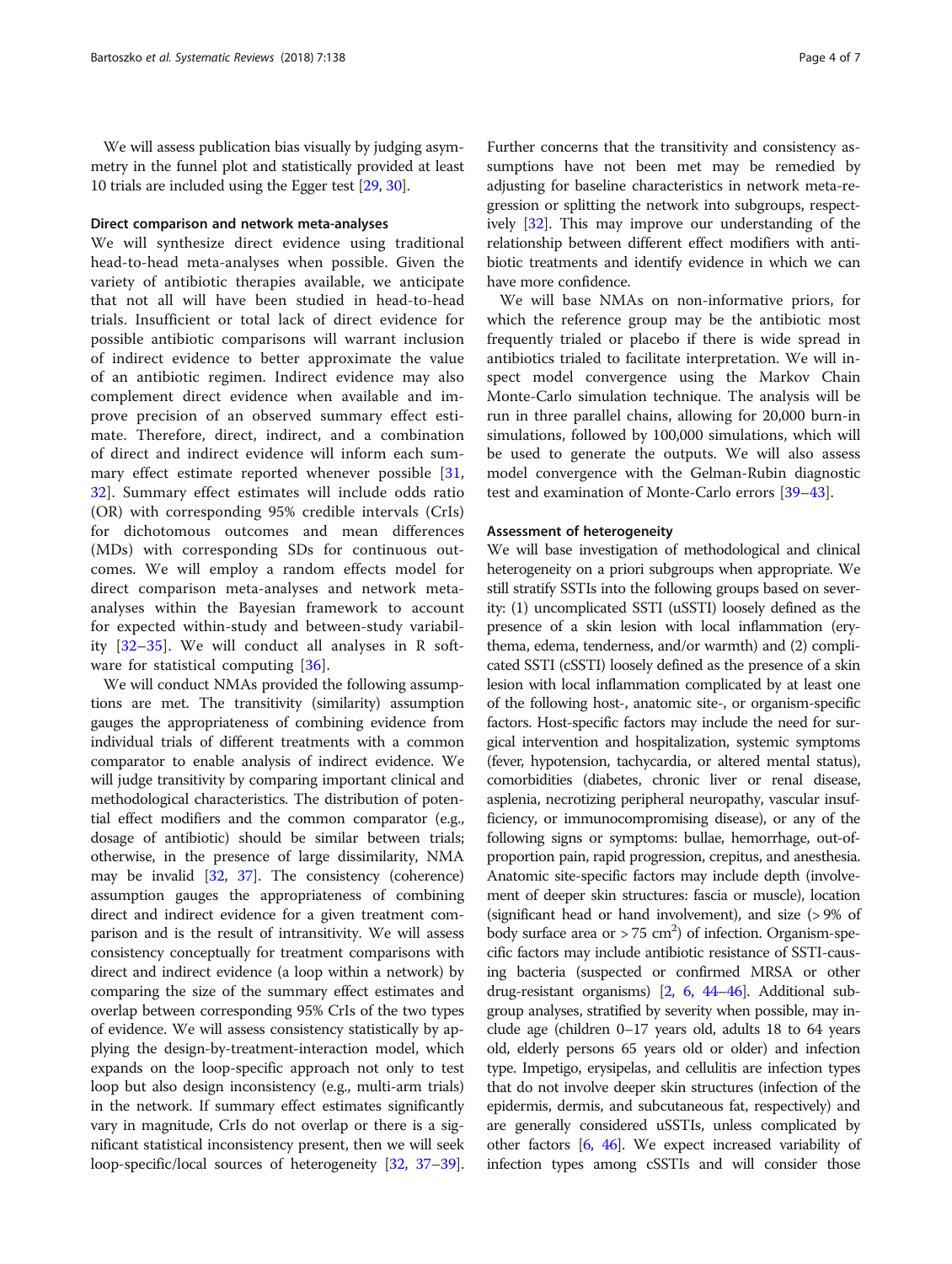affecting deeper skin structures (necrotizing fasciitis, myositis, and gangrene) and persons with comorbidity (diabetic foot infection) specifically. Additional sources of heterogeneity among cSSTIs may be explained by subgroup analysis of infection in persons with comorbidities (diabetes, chronic liver or renal disease, asplenia, necrotizing peripheral neuropathy, vascular insufficiency, and immunocompromising disease) and with suspected or confirmed MRSA-associated infection.

We will set the criterion for statistical significance for the Chi<sup>2</sup> test for heterogeneity at alpha =  $0.10$ . Furthermore, an  $I^2$  value of  $> 50\%$  will indicate the presence of substantial heterogeneity [\[47](#page-6-0)]. We will base allocation to a given subgroup on within-study definitions. We will subject studies of participants not easily categorized to subgroup analyses so long as it can be inferred that at least 80% of the population of interest meets subgroup criteria. Data permitting, we will perform meta-regression to further explore any important heterogeneity.

We expect some included RCTs to differ in their intervention and outcome definitions, especially regarding antibiotic dosing, breadth of adverse events captured, and timing of clinical assessments. We will be pragmatic in including these trials, but will perform sensitivity analyses to test the robustness of our results when trials whose differences are concerning are excluded. We will compare summary effect estimates from network comparisons of individual antibiotics and of antibiotic classes since we expect increased power to test differences in outcomes in network comparisons of antibiotic classes. We will conduct additional sensitivity analyses to test the robustness of our results to RCTs at high risk of bias.

#### Network geometry and presentation of results

We will provide a narrative description of the connectedness of the antibiotic network, along with a network plot to visually assess its features, such as diversity of antibiotic treatments, frequency of antibiotic comparisons, and overall availability of evidence. The size of the nodes and width of the edges will be proportional to the amount of information they bear. The larger nodes and wider edges will contribute more to the NMA [\[32](#page-6-0)]. We will determine network nodes following data extraction, but will include individual antibiotics and antibiotic classes, to improve the robustness of the network. The extent of our confidence in the results will in part depend on the number of trials, participants, and events within each antibiotic comparison. Furthermore, the presence of both direct and indirect evidence for a given treatment comparison may increase our confidence and an unbalanced network (wide credible intervals around summary effect estimates) may reduce our confidence [[31,](#page-6-0) [32](#page-6-0), [37](#page-6-0)].

We will present network effect estimates and corresponding 95% CrIs in league tables and/or in forest plots against a standardized comparator. We will present the probabilities that a given treatment is the first, second, third, etcetera, best among all treatments for each outcome with cumulative probability rankograms [\[48,](#page-6-0) [49](#page-6-0)]. We will also generate surface under the cumulative ranking (SUCRA) curves to present the hierarchy of antibiotics. It may be inferred that antibiotics with larger SUCRA values, which can range from 0 to 100%, are better; however, a good rank or high SUCRA value may not correspond with a clinically important effect size. Therefore, it is important to consider the magnitude of effect sizes, certainty around the SUCRA values, and quality of the evidence informing the effect estimate of a given antibiotic comparison to gauge the value of an antibiotic  $[48, 49]$  $[48, 49]$  $[48, 49]$  $[48, 49]$  $[48, 49]$ . We may produce a rank-heat plot to present the treatment hierarchy for each outcome simultaneously [\[50](#page-6-0)].

#### Certainty in effect estimates

We will assess certainty in NMA effect estimates in duplicate following calibration exercises for direct and indirect evidence using the Grading of Recommendations Assessment, Development and Evaluation (GRADE) approach [[51](#page-6-0)]. We will judge certainty in direct evidence as very low, low, moderate, or high according to the following criteria: risk of bias, inconsistency, indirectness, imprecision, and publication bias. We will judge certainty in indirect evidence according to the same criteria with additional consideration for intransitivity. We will base judgments on evidence from first order loop comparisons (two head-to-head comparisons with a common comparator that contribute to a given indirect estimate) because their contribution to the indirect evidence pool is generally the greatest and most precise. The lower rating of the two direct estimates will be used as the rating of indirect evidence and may be rated down if we believe the transitivity assumption has not been met. If only indirect evidence is available for a treatment comparison, assessment of incoherence is precluded and intransitivity should more carefully be assessed. In the presence of both direct and indirect comparisons, we will apply the higher rating between the two types of evidence as the NMA effect estimate rating. In the presence of significant incoherence between direct and indirect evidence for a given comparison, we may rate the judgment down [\[51\]](#page-6-0). We will explicitly state the reasons for judgments and rating down for each outcome in the footnotes of evidence profiles or summary of finding tables generated in GRADEpro [[52](#page-6-0)]. The value of an antibiotic should be dictated by the NMA and certainty in evidence (e.g., we might value an antibiotic with a lower ranking, but higher quality of evidence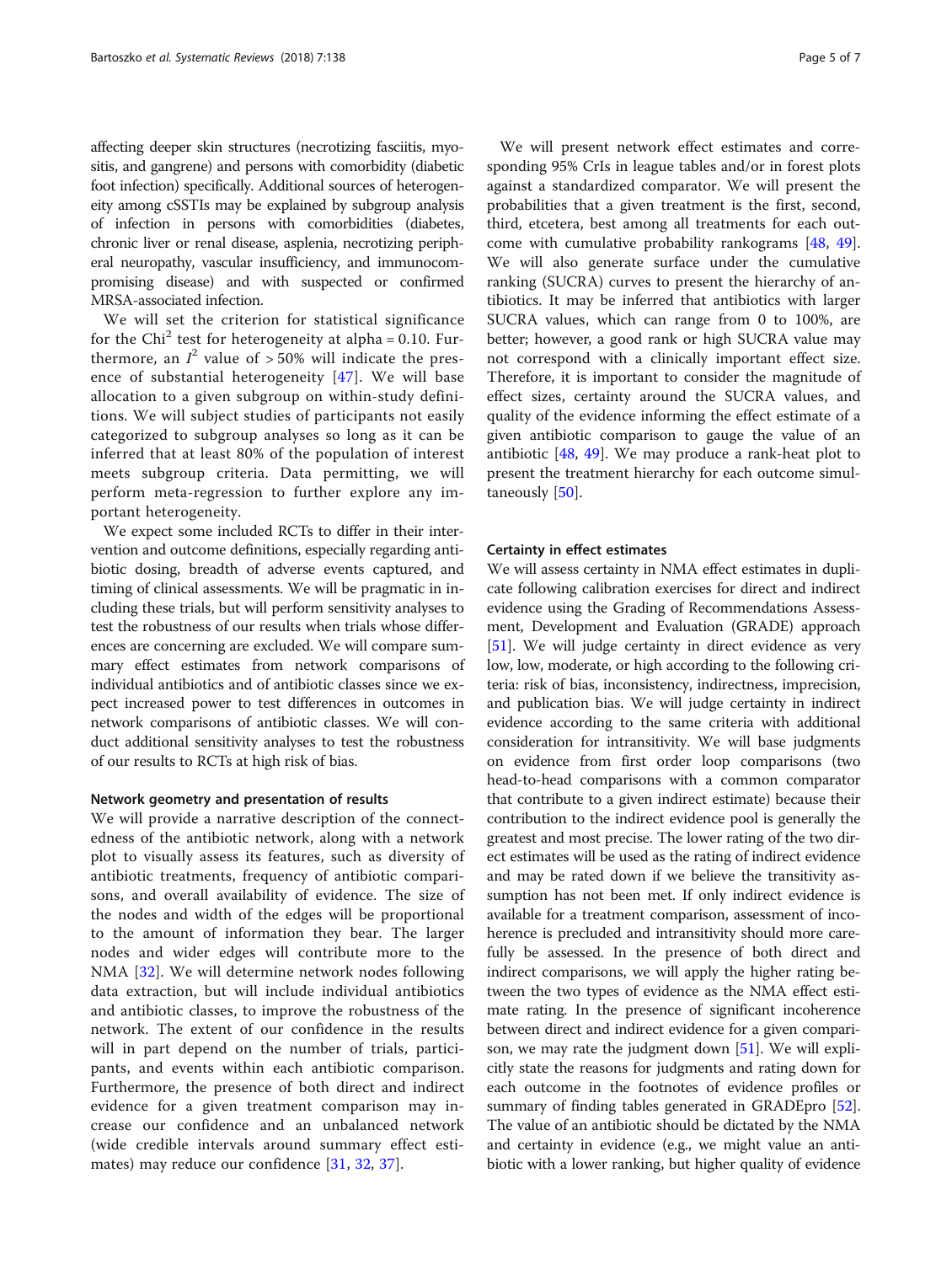<span id="page-5-0"></span>more compared to an antibiotic with a higher ranking, but very low quality of evidence) [\[51](#page-6-0)].

#### **Discussion**

The high prevalence of SSTIs in community and hospital settings imposes a substantial socio-economic burden, which is exacerbated by their inappropriate clinical management  $[3, 4, 14, 15]$  $[3, 4, 14, 15]$  $[3, 4, 14, 15]$  $[3, 4, 14, 15]$  $[3, 4, 14, 15]$  $[3, 4, 14, 15]$  $[3, 4, 14, 15]$ . This, along with the lack of high-quality studies evaluating the relative effectiveness of the wide range of antibiotics used in the treatment of SSTIs, warrants the completion of a methodologically sound systematic review and, if possible, network meta-analysis to help better inform SSTI treatment recommendations.

Previous NMAs have had several weaknesses, which limit our confidence in their results and their implications for the clinical management of SSTIs. They were restrictive in their searches (by antibiotics and infection types), had limited generalizability, and were poorly conducted (e.g., screening and data extraction was not completed in duplicate, did not explore potential sources of heterogeneity and bias, and did not assess the overall quality of evidence) [[18](#page-6-0)–[21\]](#page-6-0). The proposed NMA will have several methodological strengths: (1) inclusion of a wider range of antibiotics and infection types; (2) a comprehensive search strategy; (3) screening and data extraction will be completed in duplicate by independent reviewers; (4) inclusion of a wider range of outcomes (e.g., duration of antibiotic treatment and hospital stay); (5) exploration of heterogeneity based on a priori subgroups and meta-regression, if possible; (6) application of GRADE to assess our certainty in the evidence; and (7) ease of interpretability of the comparative effectiveness of antibiotics (e.g., through presentation of results in league tables, cumulative probability rankograms, SUCRA curves, and/or a rank-heat plot).

Limitations to the proposed NMA may include variability in included RCT methods (e.g., heterogeneity in the definitions and time points used to assess outcomes of interest), considerable unexplained heterogeneity, uncertainty in effect estimates (e.g., less precision when only direct or indirect evidence is available), and unbalanced or underpowered networks. This review hopes to mediate some of these potential challenges through its comprehensiveness, a priori specified exploration of heterogeneity and sensitivity analyses, whenever possible.

With the wide range of antibiotics available for the treatment of SSTIs, we hope findings from this study will identify the antibiotic(s) with the most value in terms of patient-important outcomes to better inform health care professionals and policy makers resulting in improved evidence-based clinical management. Currently understudied antibiotic comparisons may be identified by evaluation of the network to guide future research and RCTs.

# Additional files

[Additional file 1:](https://doi.org/10.1186/s13643-018-0804-8) Preferred Reporting Items for Systematic Review and Meta-Analysis Protocols (PRISMA-P) Checklist. (DOCX 32 kb) [Additional file 2:](https://doi.org/10.1186/s13643-018-0804-8) Medline Search Strategy. (DOC 37 kb)

#### Abbreviations

CrI: Credible interval; cSSTI: Complicated skin and soft tissue infection; FDA: Food and Drug Administration; GRADE: Grading of Recommendations Assessment, Development and Evaluation; IDSA: Infectious Disease Society of America; MD: Mean difference; MRSA: Methicillin-resistant Staphylococcus aureus; NMA: Network meta-analysis; OR: Odds ratio; PRISMA-P: Preferred Reporting Items for Systematic Review and Meta-Analysis Protocols; RCT: Randomized controlled trial; SD: Standard deviation; SSTI: Skin and soft tissue infection; SUCRA: Surface under the cumulative ranking; TOC: Test-ofcure; US: United States; uSSTI: Uncomplicated skin and soft tissue infection

#### Acknowledgements

Neera Bhatnager is a staff librarian at the McMaster University Health Sciences library and contributed to the formation of our search strategy.

#### Funding

This work is supported by a CIHR Foundation Grant.

#### Authors' contributions

ML conceived the study. JJB, DM, LT, and ML contributed to its planning and design. JJB drafted the manuscript. DM, LT, and ML revised it critically for important intellectual content. All authors read and approved the final version of the manuscript to be submitted.

#### Ethics approval and consent to participate Not applicable.

#### Consent for publication

Not applicable.

#### Competing interests

DM has received funding from WHO and educational grants from Sunovion Canada. ML has received funding from CIHR and WHO, received research funding and payments for being on an advisory board from Sanofi Pasteur, research funding and an honorarium from Seqirus, and a speaking fee from Astra Zeneca. All other authors declare that they have no competing interests.

#### Publisher's Note

Springer Nature remains neutral with regard to jurisdictional claims in published maps and institutional affiliations.

#### Author details

<sup>1</sup>Department of Health Research Methods, Evidence and Impact, McMaster University, Hamilton, Ontario L8N 3Z5, Canada. <sup>2</sup>Department of Medicine McMaster University, Hamilton, Ontario L8S 4K1, Canada. <sup>3</sup>Institute for Infectious Disease Research, McMaster University, Hamilton, Ontario L8S 4L8, Canada. <sup>4</sup> Department of Pathology and Molecular Medicine, McMaster University, Hamilton, Ontario L8N 3Z5, Canada. <sup>5</sup>Departments of Anesthesia and Pediatrics, McMaster University, Hamilton, Ontario L8S 4L8, Canada. 6 Biostatistics Unit, St. Joseph's Healthcare Hamilton, Hamilton, Ontario L8N 4A6, Canada. <sup>7</sup> Michael DeGroote Centre for Learning and Discovery (MDCL) -3208, 1280 Main St W, Hamilton, Ontario L8S 4K1, Canada.

#### Received: 7 March 2018 Accepted: 29 August 2018 Published online: 11 September 2018

#### References

- 1. Ki V, Rotstein C. Bacterial skin and soft tissue infections in adults: a review of their epidemiology, pathogenesis, diagnosis, treatment and site of care. Can J Infect Dis Med Microbiol. 2008;19(2):173–84.
- 2. Stevens DL, Bisno AL, Chambers HF, Dellinger EP, Goldstein EJ, Gorbach SL, et al. Practice guidelines for the diagnosis and management of skin and soft